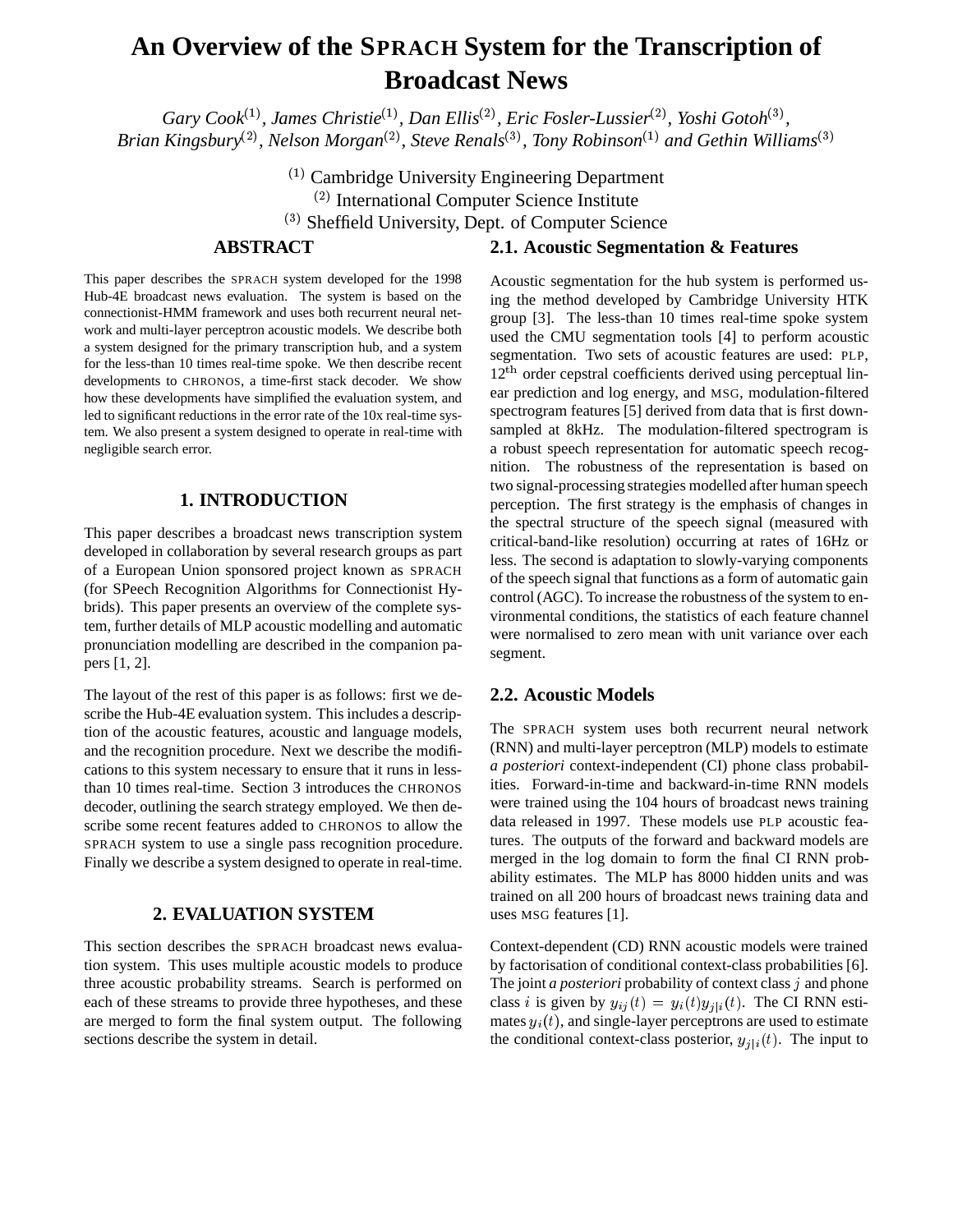each module is the internal state of the CI RNN, since it is assumed that the state vector contains all the relevant contextual information necessary to discriminate between different context classes of the same monophone. Phonetic decision trees were used to chose the CD phone classes, and the SPRACH system uses 676 word-internal CD phones.

# **2.3. Language Models and Lexicon**

Around 450 million words of text data was used to generate back-off n-gram language models. Specifically these models were estimated from:

- $\bullet$  broadcast news acoustic training transcripts (1.6M),
- 1996 broadcast news language model text data (150M),
- LA Times/Washington Post texts (12M), Associated Press World Service texts (100M), NY Times texts (190M) — all from 1998 release of North American News text data.

The models were trained using version 2 of the CMU-Cambridge Statistical Language Model Toolkit [5]. We built both trigram and 4-gram language models for use in the evaluation system. Both these models employed Witten-Bell discounting.

Table 1 shows the language models sizes (in terms of number of n-grams) and perplexity on the 1997 evaluation data. For use in the 10x real-time spoke we pruned the trigram model using the Seymore-Rosenfeld method [7]. Despite the large increase in perplexity of the pruned model only a very small word error rate increase (0.1%) was observed.

| Model   | $N$ -grams             | Perplexity |
|---------|------------------------|------------|
| Trigram | bigrams: 7.7 million   | 174.3      |
|         | trigrams: 25.6 million |            |
|         | bigrams: 7.7 million   |            |
| 4-gram  | trigrams: 25.6 million | 164.3      |
|         | 4-grams: 34.4 million  |            |
| Pruned  | bigrams: 5.8 million   | 190.2      |
| Trigram | trigrams: 13.2 million |            |

Table 1: Language models sizes and perplexity on the 1997 Hub-4E evaluation test set.

The recognition lexicon contains 65,432 words, including every word that appears in the broadcast news training data. The dictionary was constructed using phone decision tree smoothed acoustic alignments. Full details of the automatic pronunciation modelling used are give in [2].

# **2.4. Hypothesis Combination**

As described in Section 2.2 the SPRACH system uses a set of three different acoustic models. In order to use each of these models a method for combining their estimates is necessary. Frame level acoustic combination is effective for a set of estimators with the same output classes. However, it is more problematic to combine hypotheses with different output classes, such as context-independent and contextdependent acoustic models.

One method for combining models with different output classes is to combine at the hypothesis level as opposed to the acoustic probability level. We have employed the NIST recogniser output voting error reduction (ROVER) system for hypothesis combination [8]. ROVER may be operated either as a purely voting system, or in a mode in which confidence scores are taken into account. We have used the local phone posterior probability-based confidence measure as the confidence score for ROVER. The confidence measure is based purely on the connectionist acoustic model, the duration normalised log phone posterior probability [9]:

$$
nPP(q_k) = \frac{1}{D} \sum_{n=n_s}^{n_e} \log (p(q_k|\vec{x}^n)).
$$
 (1)

This is the log domain average of the posterior probability estimates, over the duration D of the phone  $q_k$ . A word-level correlate then be constructed from the phone-level confidence estimates:

$$
nPP(w_j) = \frac{1}{L} \sum_{l=1}^{L} nPP(q_l)
$$
 (2)

where L is the number of phones in word  $w_i$ .

# **2.5. Hub System**

A schematic of the system can be seen in Figure 1. Since the SPRACH system employs multiple acoustic models, a number of recognition passes are required. The recognition process can be summarised as follows:

- 1. Automatic data segmentation using the HTK method.
- 2. PLP and MSG feature extraction.
- 3. Generate acoustic probabilities:
	- (a) Forward and backward CI RNN probabilities;
	- (b) Forward and Backward CD RNN probabilities;
	- (c) MLP probabilities.
- 4. Merge acoustic probabilities to produce three final acoustic models:
	- (a) Merged forward and backward CI RNN and MLP probabilities;
	- (b) Merged forward and backward CD RNN probabilities;
	- (c) MLP probabilities.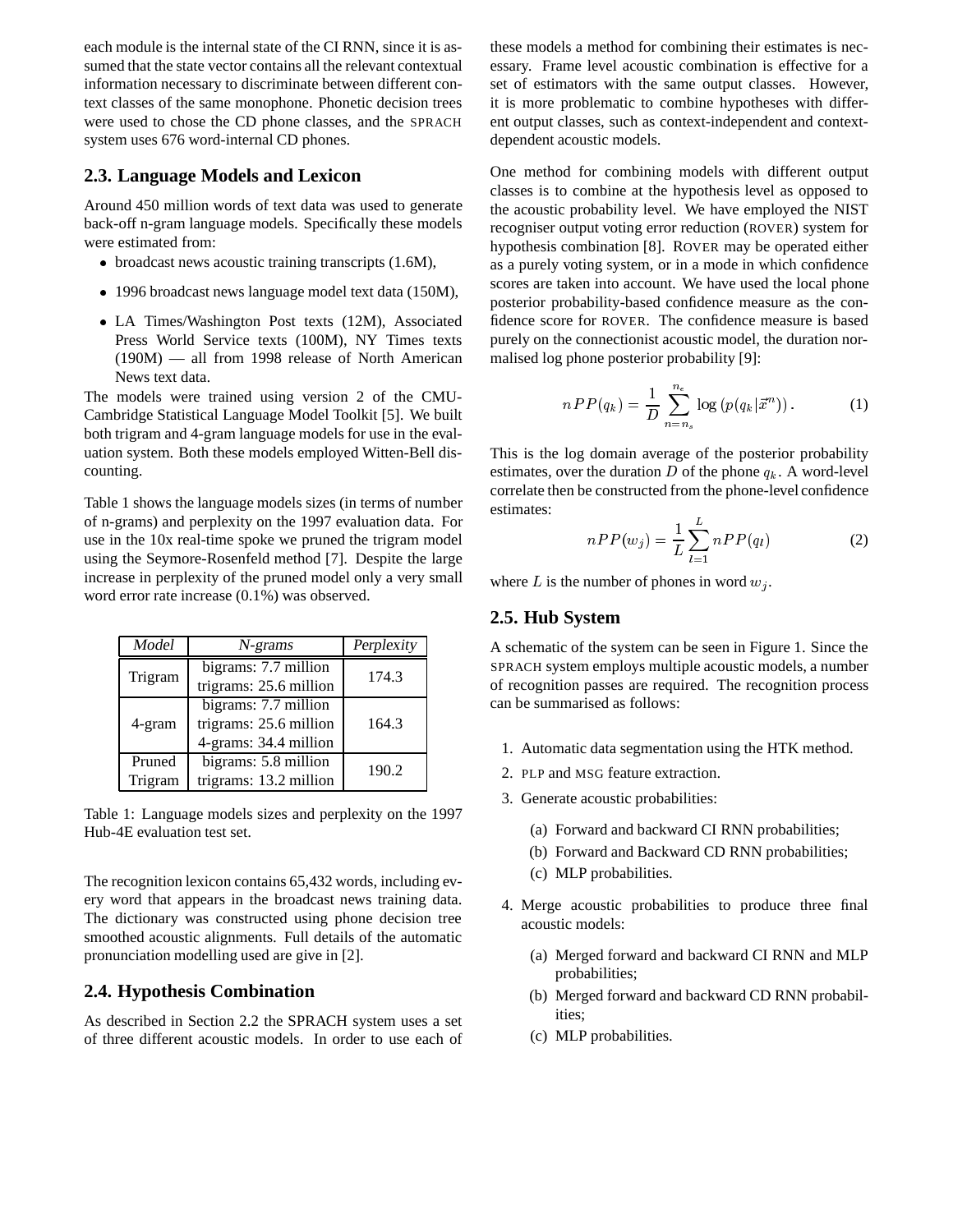

Figure 1: Schematic of the SPRACH Hub-4E Transcription System.

- 5. Decode using the NOWAY stack decoder and a trigram language model to produce lattices for each of the three acoustic models.
- 6. Decode lattices using a 4-gram language model to produce three 1-best hypotheses.
- 7. Generate confidence scores for each of the hypotheses.
- 8. Combine hypotheses (using ROVER) to produce the final system hypothesis.

The word error rates obtained by the SPRACH system on each of the 1998 evaluation test sets are shown in Table 2. The perplexity of the 4-gram language model used for lattice decoding is 165 on h4e 98 1, and 176 on h4e 98 2. The out-ofvocabulary rates are 0.47 and 0.50 respectively.

# **2.6. Less-than 10 x Real-Time Spoke System**

The SPRACH 10x real-time system is very similar to the hub system described above. The differences are:

- The 10x system uses the CMU segmenter available from NIST to perform acoustic segmentation.
- A pruned trigram language model is used. This was done to reduce the amount of memory required for search.
- Lattice decoding with a 4-gram language model was not performed.

| Condition      | h4e_98_1 | $h4e_{-}98_{-}2$ |
|----------------|----------|------------------|
| Overall        | 21.7     | 20.0             |
| F <sub>0</sub> | 11.6     | 13.6             |
| F1             | 24.7     | 23.8             |
| F2             | 32.4     | 28.4             |
| F3             | 33.8     | 18.9             |
| F4             | 15.5     | 23.0             |
| F5             | 27.9     | 15.7             |
| <b>FX</b>      | 29.6     | 48.3             |
| Female         | 22.3     | 18.7             |
| Male           | 20.4     | 20.4             |

Table 2: Official results for the SPRACH Hub-4E Transcription Hub System.

In addition much tighter pruning was required for the 10x real-time system. This was necessary because the system runs on a 450 MHz Pentium II machine, and performance is very poor when the process size exceeds the physical memory size.

As can be seen from Table 3 the system runs in considerably less-than 10 times real-time. The word error rates are shown in Table 4.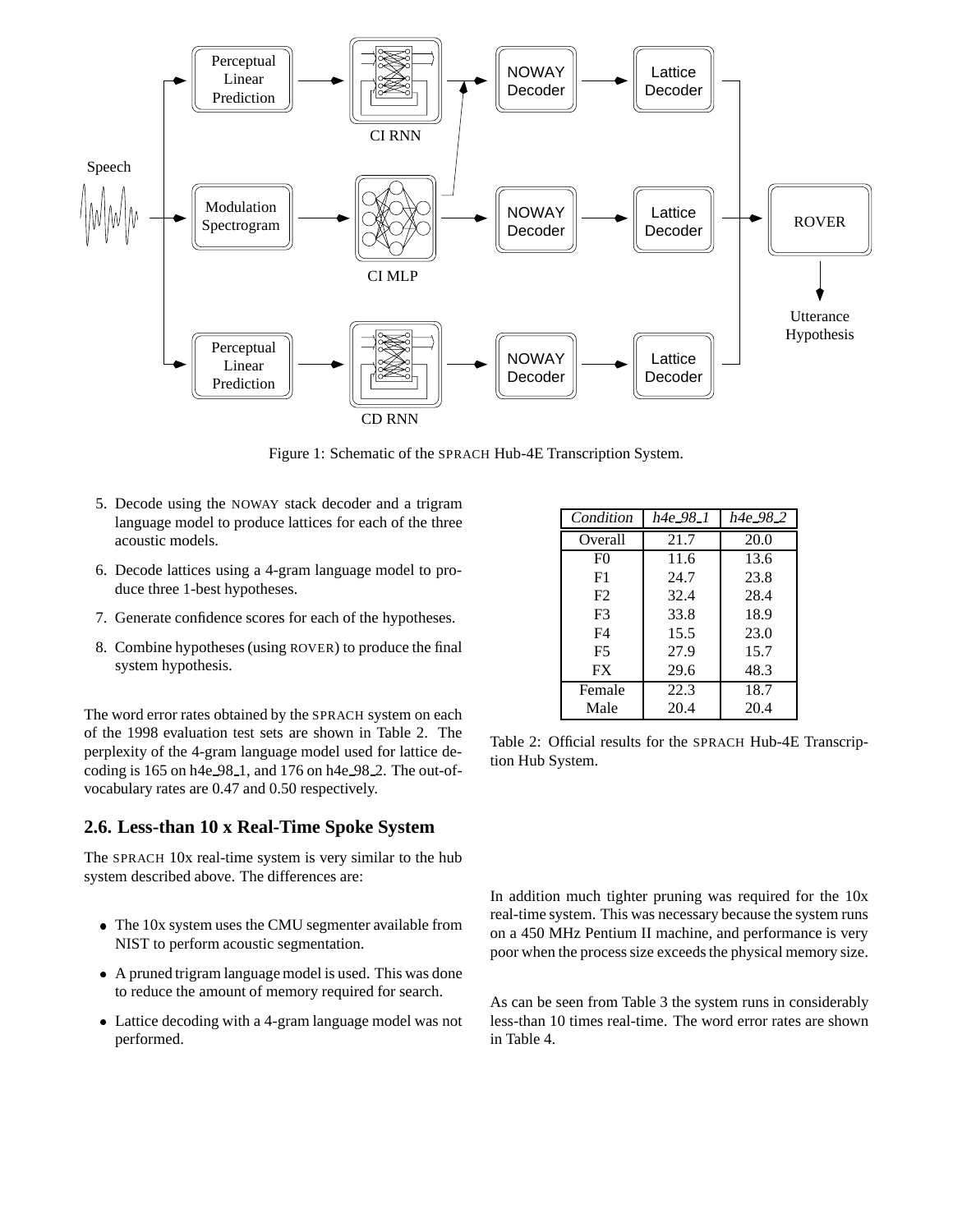| Operation                       | $h4e_98_1$         | $h4e_{-}98_{-}2$   |
|---------------------------------|--------------------|--------------------|
| Acoustic segmentation/features  | $0.17 \text{ xRT}$ | $0.17 \text{ xRT}$ |
| Acoustic probability generation | $3.00 \times RT$   | $3.06 \text{ xRT}$ |
| Search (3 probability streams)  | 3.12 xRT           | $2.40 \text{ xRT}$ |
| Confidence scores/ROVER         | $0.37 \text{ xRT}$ | $0.32 \text{ xRT}$ |
| Overall                         | $6.70 \text{ xRT}$ | $5.95 \text{ xRT}$ |

Table 3: Timings for the SPRACH Hub-4E less-than 10 x Real-Time Spoke System.

## **3. RECENT DEVELOPMENTS**

This section describes recent developments with the SPRACH system, based on the use of the CHRONOS decoder. CHRONOS is a time-first [10] Viterbi stack decoder with a tree based lexicon for large vocabulary CSR. Time-first indicates that the Viterbi updates of HMM state probabilities proceeds as follows:

for j = 1 to N  
\nfor t = 1 to T  
\n
$$
\phi_j(t) = \max_{i \leq j} (\phi_i(t-1) + \log a_{ij}) + \log b_j(O(t))
$$
\nres

with the constraint that the HMMs are left-to-right. The search traverses the tree-structured pronunciation lexicon in this manner, sharing computations between words with common pronunciation prefixes. This approach also allows large branches of the tree to be pruned out of the search in one decision, and is very memory efficient.

Continuous recognition is achieved by growing a tree of word hypotheses, where each node corresponds to an element on the stack (of which there is only one), which is ordered on time. An adaptive beam-width is used to limit the stack size. Processing involves popping the hypothesis at the top of the

| Condition      | h4e_98_1 | h4e_98_2 |
|----------------|----------|----------|
| Overall        | 26.2     | 23.8     |
| F <sub>0</sub> | 16.0     | 17.1     |
| F1             | 27.1     | 27.5     |
| F2             | 38.4     | 33.0     |
| F <sub>3</sub> | 45.7     | 25.9     |
| F4             | 18.7     | 26.4     |
| F <sub>5</sub> | 37.0     | 22.9     |
| <b>FX</b>      | 36.3     | 53.8     |
| Female         | 26.9     | 23.2     |
| Male           | 24.3     | 23.5     |

Table 4: Official results for the SPRACH Hub-4E less-than 10 x Real-Time Spoke System.

stack, extending it by each word in the lexicon, and pushing all resulting hypotheses back onto the stack. The finite-state property of N-gram language models can be exploited by only keeping the most probable hypothesis for each unique language model history. Within the time-first framework it is beneficial to group hypotheses with common histories into a single stack item, thus grouping future extensions into a single computation.

A record of the best path probability to every frame is maintained and the search is pruned if the current hypothesis is less likely than a fixed fraction of the highest path probability. An online garbage model [11] is used to control the beam and so to limit the growth of novel path extensions [12]. Processing is complete when there are no items remaining on the stack.

We have recently added functionality to CHRONOS to allow its use for broadcast news evaluations. To this end we have implemented support for arbitrary n-gram language models, state-based decoding, and word level confidence score output. With these facilities it is possible to replace the NOWAY and lattice decoder stages of the hub system with a single pass using CHRONOS. In addition, the time-first search strategy results in significant reduction in search times, and so we have been able to produce a system for the less-than 10 times realtime spoke which uses a 4-gram language model and has only a very small search error.

| Segments   | Test Set         | Hub System    | $<$ 10 xRT    |
|------------|------------------|---------------|---------------|
| <b>HTK</b> | $h4e_98_1$       | 21.2% (21.6%) |               |
|            | h4e_98_2         | 19.6% (19.7%) |               |
| <b>CMU</b> | h4e_98_1         | 21.9%         | 22.0% (26.2%) |
|            | $h4e_{-}98_{-}2$ | 20.3%         | 20.9% (23.8%) |

Table 5: Comparison of Hub and Spoke systems with the CHRONOS decoder.

Comparison between the CHRONOS hub and less-than 10 times real-time systems is shown in Table 5 (results with NOWAY are shown in brackets.<sup>1</sup>). From these results it can be seen that almost all the increase in error rate seen in the lessthan 10 times real-time system is due to the use of the CMU segmentation tools as opposed to HTK segmentation. Run times for the less-than 10 times real-time system are 8.2 times real-time for h4e 98 1, and 7.8 times real-time for h4e 98 2.

## **4. A REAL-TIME SYSTEM**

We have developed a real-time system based on the acoustic and language models used for the Hub-4E evaluation. The real-time system has the following features:

<sup>&</sup>lt;sup>1</sup>These are not the same as those in Table 2. There was a minor bug in the original hub system which caused incorrect word durations to be printed. This had a small effect during scoring.